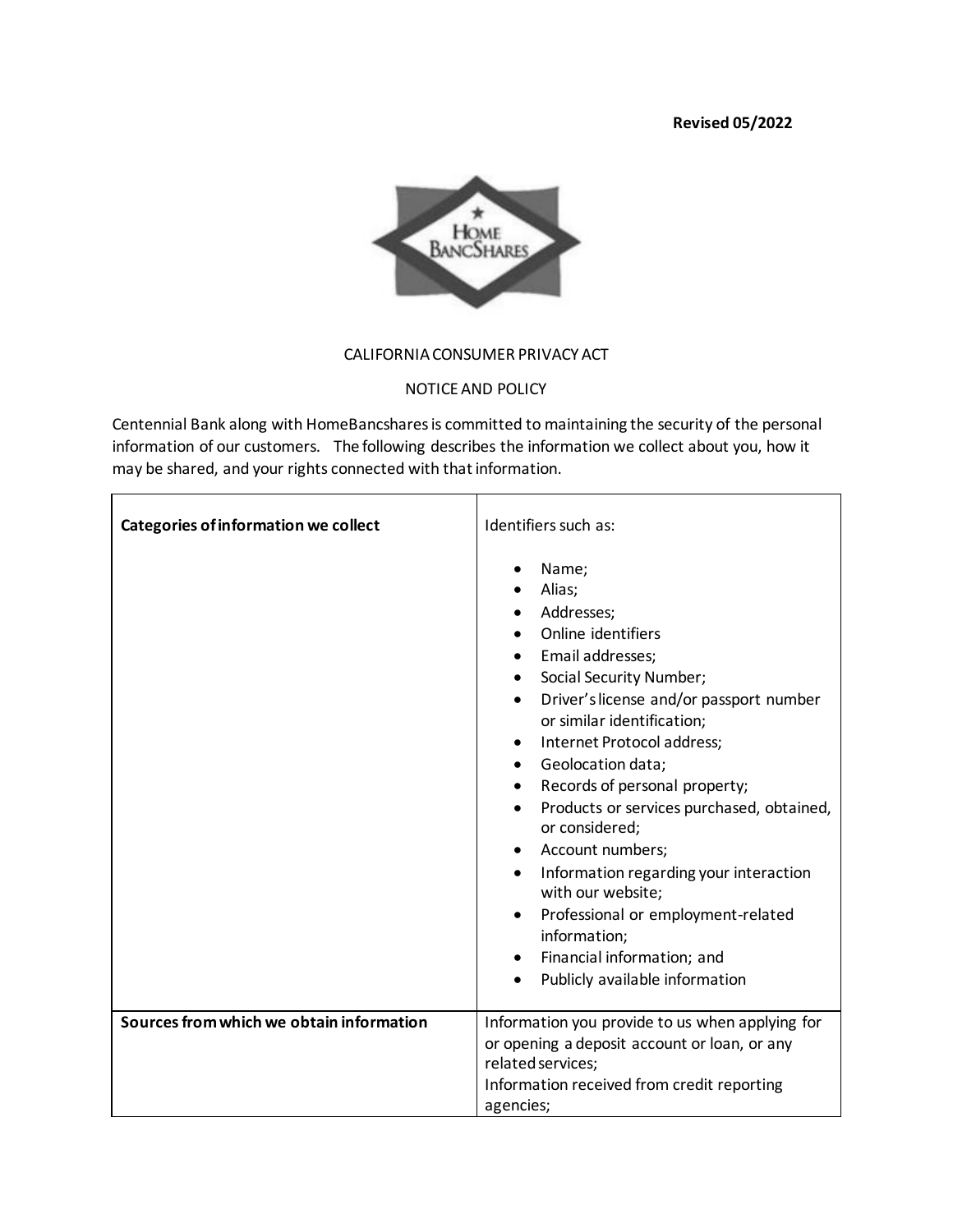|                                              | Information from third-party identity verification<br>services;                                                                                                                                                                                                                                                                                                                                                                                                                                                                                                                                                                                                                                                 |
|----------------------------------------------|-----------------------------------------------------------------------------------------------------------------------------------------------------------------------------------------------------------------------------------------------------------------------------------------------------------------------------------------------------------------------------------------------------------------------------------------------------------------------------------------------------------------------------------------------------------------------------------------------------------------------------------------------------------------------------------------------------------------|
|                                              | Internet search engines, including social media;<br>and Government entities.                                                                                                                                                                                                                                                                                                                                                                                                                                                                                                                                                                                                                                    |
| Use of information we collect                | To approve or decline loan or deposit account<br>applications;<br>To service those products and services you have<br>applied for;<br>To consider your job application for hiring; and<br>with consultants and auditing firms, for<br>institutional risk analysis and mitigation.                                                                                                                                                                                                                                                                                                                                                                                                                                |
| <b>Sharing and Disclosing of information</b> | We do not share your information except as<br>allowed by law.<br>We share information only with those vendors<br>providing servicing of your products and services,<br>and require they not sell, share or use your<br>information for any other purpose.<br>We share information with consultants and<br>auditors for institutional risk analysis and<br>mitigation. The California Consumer Privacy Act<br>does not cover information:<br>A consumer provides to the bank to obtain a<br>financial product or service;<br>(ii) About a consumer resulting from any<br>transaction involving a financial product or<br>service between the bank and a consumer; or<br>(iii) The bank otherwise obtains about a |
|                                              | consumer in connection with providing a financial<br>product or service to that consumer.                                                                                                                                                                                                                                                                                                                                                                                                                                                                                                                                                                                                                       |
| <b>Selling of information</b>                | We may sell information from certain commercial<br>loans, as necessary to provide you with the loan.<br>This would include:<br>Your name, address, and phone number<br>Your taxpayer identification number<br>Your financial information                                                                                                                                                                                                                                                                                                                                                                                                                                                                        |
| Opting out of our selling                    | To opt out of the above referenced information<br>selling, please contact us:                                                                                                                                                                                                                                                                                                                                                                                                                                                                                                                                                                                                                                   |
|                                              | By email at privacy@my100bank.com<br>By phone, toll-free 888-372-9788                                                                                                                                                                                                                                                                                                                                                                                                                                                                                                                                                                                                                                           |
|                                              |                                                                                                                                                                                                                                                                                                                                                                                                                                                                                                                                                                                                                                                                                                                 |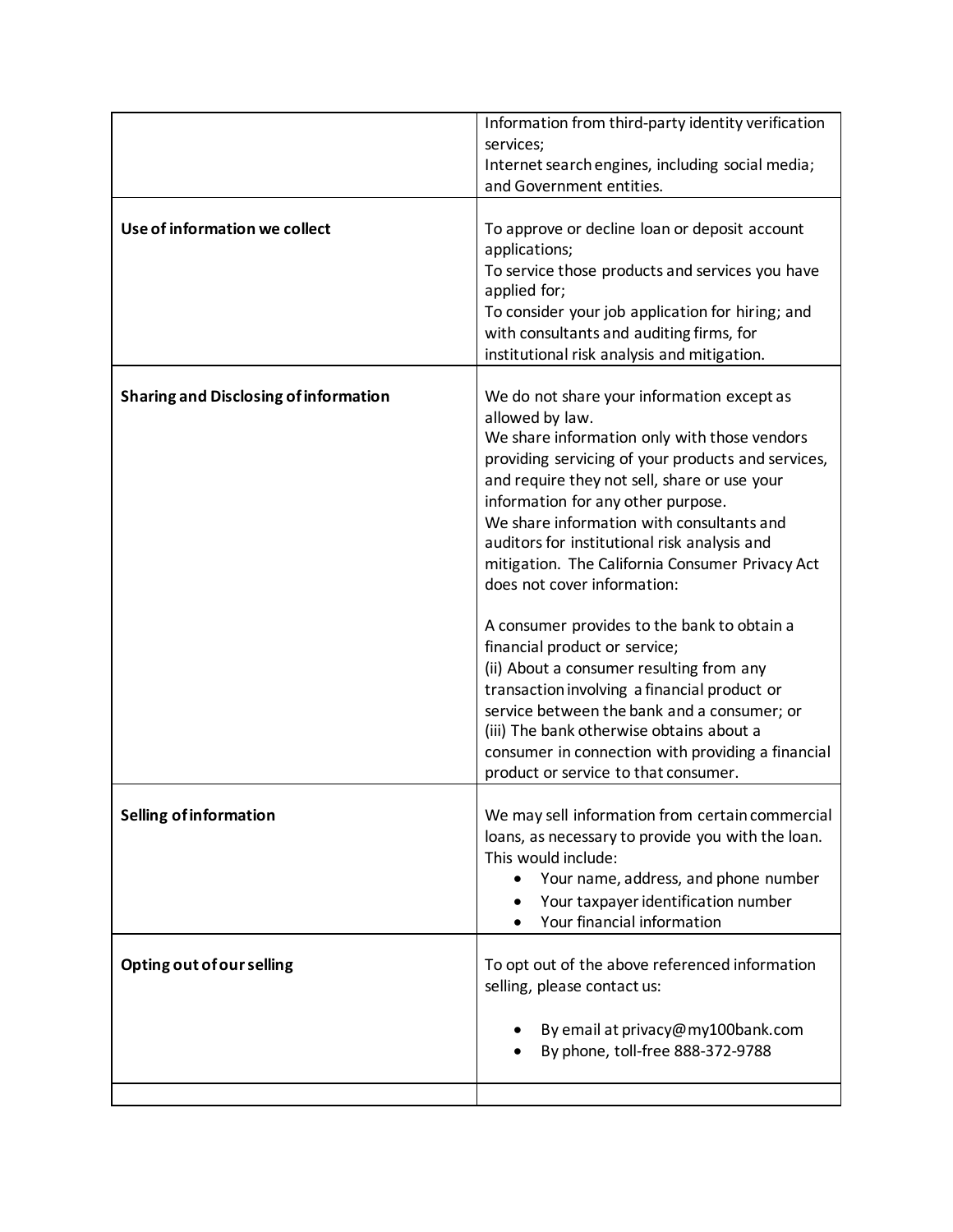| <b>Your rights</b>                                                     |                                                                                                                                                                                                                                                                                                                                                                          |
|------------------------------------------------------------------------|--------------------------------------------------------------------------------------------------------------------------------------------------------------------------------------------------------------------------------------------------------------------------------------------------------------------------------------------------------------------------|
| Your right to know what personal information is<br>collected about you | The general categories described above in this<br>notice.                                                                                                                                                                                                                                                                                                                |
| The right to have your information deleted                             | Federal Laws may govern our retention of your<br>information, however anything we are not<br>required to maintain under those guidelines and<br>that is covered by the California Consumer<br>Privacy Act law may be deleted.<br>You may request deletion of specific information<br>by contacting us in one of the following ways:<br>By email at privacy@my100bank.com |
|                                                                        | By phone, toll-free 888-372-9788                                                                                                                                                                                                                                                                                                                                         |
|                                                                        | We will acknowledge your request within 10<br>business days, and will provide the requested<br>information within 45 calendar days. If<br>applicable, we will inform you prior to the elapse<br>of the initial 45 calendar days if we need more<br>time to provide the requested information. We<br>will provide a response within an additional 45<br>calendar days.    |
|                                                                        | Exceptions to our deletion responsibilities include                                                                                                                                                                                                                                                                                                                      |
|                                                                        | the information necessary to:<br>Complete the transaction for which the<br>$\bullet$<br>information is collected;                                                                                                                                                                                                                                                        |
|                                                                        | Provide a good or service requested by<br>your or reasonably anticipated within the<br>context of our ongoing business<br>relationship with you;<br>Perform a contract between us and you;<br>Detect security incidents, protect against                                                                                                                                 |
|                                                                        | malicious, deceptive, fraudulent, or<br>illegal activity; or to prosecute those<br>responsible for that activity;<br>Debug to identify and repair errors;<br>٠                                                                                                                                                                                                           |
|                                                                        | To enable solely internal uses that are<br>$\bullet$<br>reasonably aligned with your<br>expectations based on your relationship<br>with us;                                                                                                                                                                                                                              |
|                                                                        | Comply with a legal obligation.<br>Otherwise use your information<br>internally in a lawful manner that is<br>compatible with the context in which you<br>provided the information.                                                                                                                                                                                      |